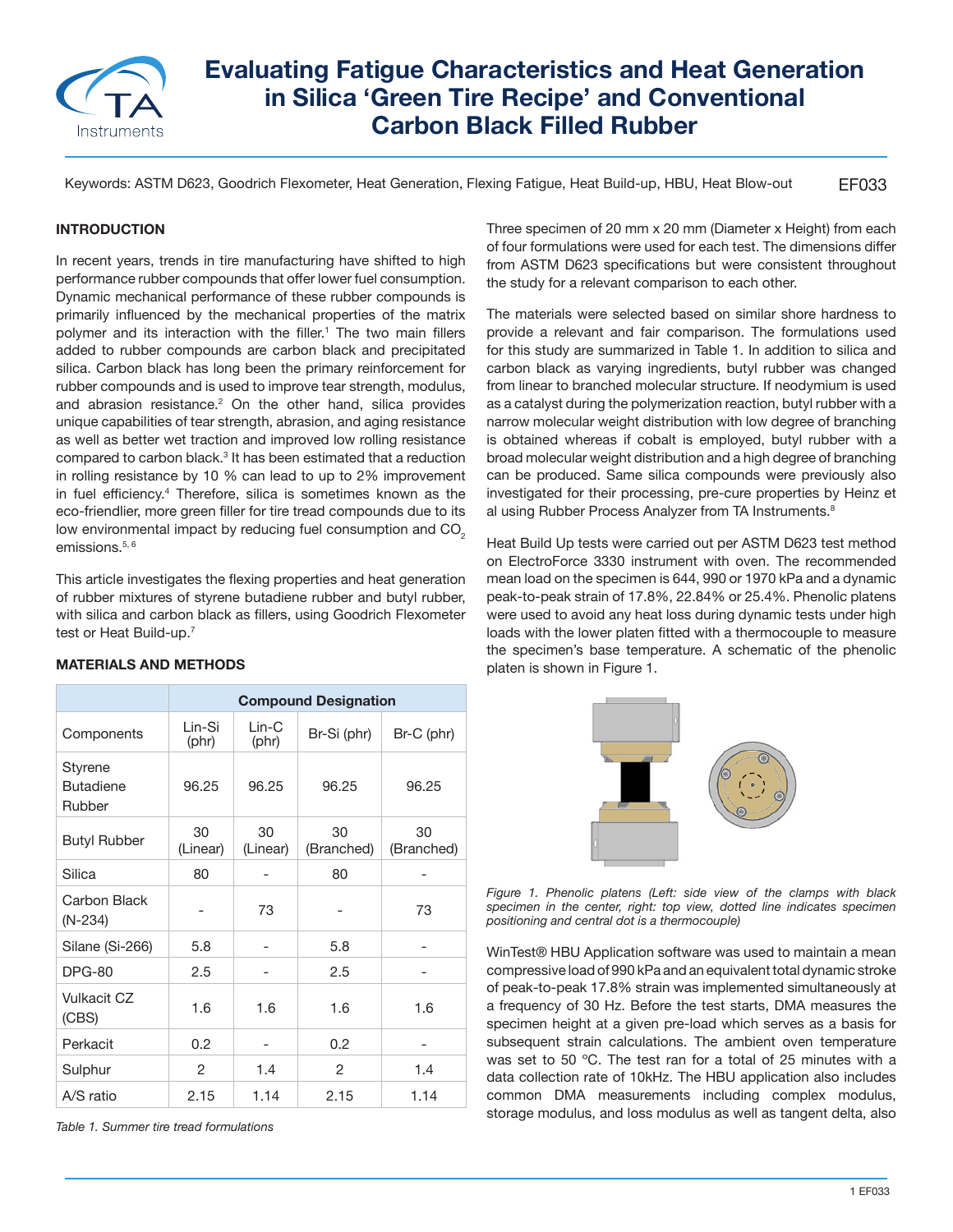known as loss factor. These results are obtained from the precise measurement of the magnitude and phase relationships between force and displacement signals as the material deteriorates under high dynamic and mean forces.



*Figure 2. ElectroForce 3330 with oven and tensile fixture*

Before the experiment, the specimen height was measured with a vernier caliper. After the experiment, the specimen was allowed to cool to room temperature for 1 hour and the final height was measured. Compression set was calculated per following equation:

$$
C_A = \left[\frac{(h_o - h_i)}{h_o}\right] \times 100
$$

Where:

 $C_A$  = compression set as a percentage of original height  $h_{0}$  = original height h $_{\sf i}$  = final height

### **RESULTS AND DISCUSSION**

A thermocouple mounted in the insulating platens measured the sample's base temperature. The base temperature change is plotted in Figure 3.



*Figure 3. Temperature increase as measured by base thermocouple during HBU*

The effect of higher heat generation can be seen in the form of increased specimen temperature. Maximum heat build-up was seen in the branched compound with carbon black filler and the least amount of heat build-up was seen in the branched compound with silica.



*Figure 4. Progression of storage modulus and loss modulus during Heat Build Up test*

The rapid change in mechanical properties for all the compounds was observed in the first few minutes (Figure 4 and Figure 5). The storage moduli decreased for the first five minutes and then started to increase. This change was higher and more drastic in carbon filled compounds compared to silica filled compounds. The increase in storage modulus is an indication of buckling of the specimen and a higher tangent delta (loss factor) for same compounds and reinforces the previous increased temperature rise data. Silica, on the other hand, showed negligible buckling and lower loss factor.



*Figure 5. Tan Delta or Loss Factor during Heat Build Up test*

The heat Build-Up experiment was continued only for 25 minutes per ASTM D623. Longer durations should show a continuously increasing temperature for carbon filled polymer whereas steadystate temperature for silica filled polymer was reached within 25 minutes. Approximately 5 °C temperature difference was observed for carbon black between the linear and branched compound compared to only 2.5 ºC average between the similar silica-containing formulations. Total temperature rise of the compounds with Carbon black is ~40 ºC and almost twice as high as of Silica compounds (Figure 6). This suggests heat generation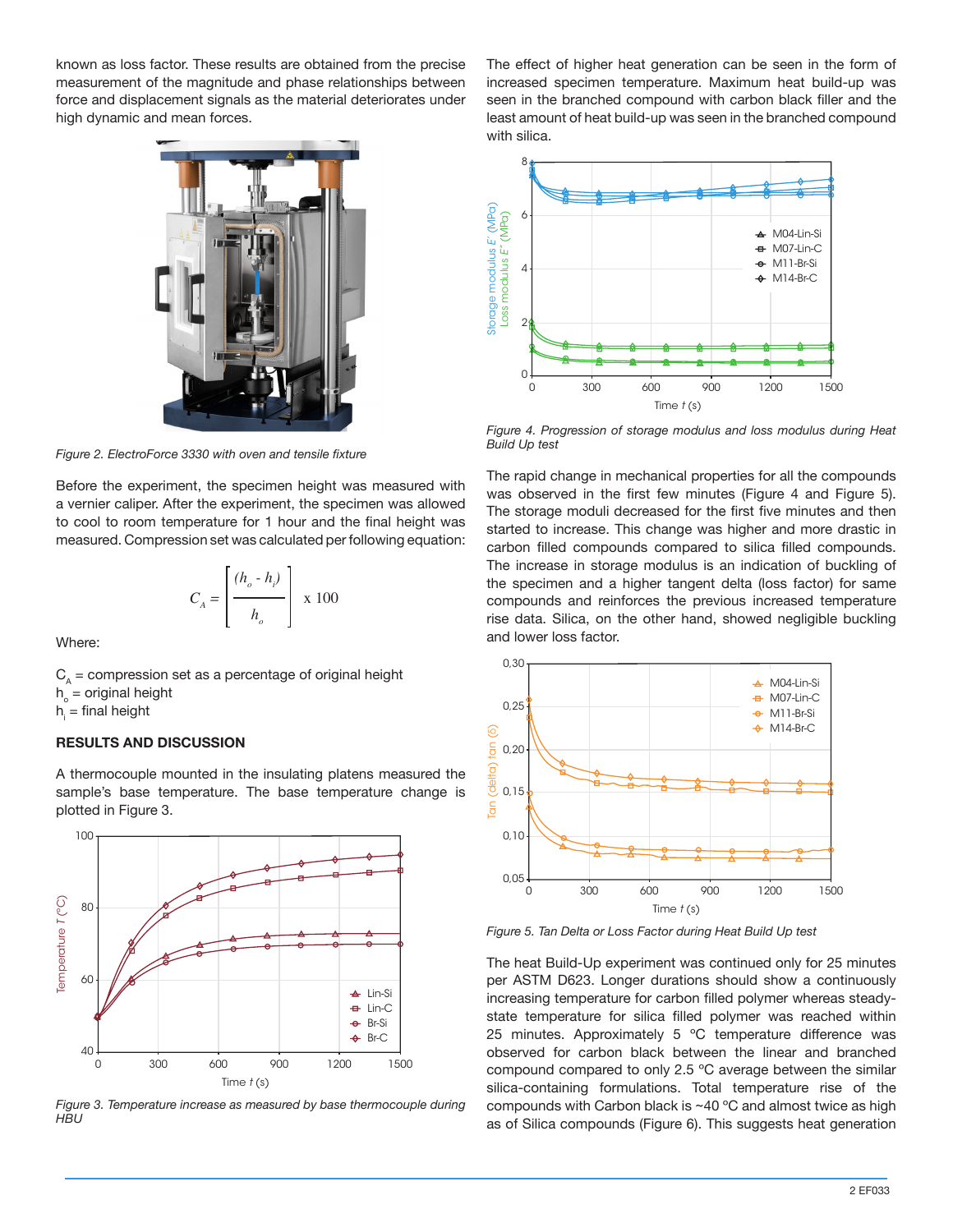of the rubber compounds was influenced to a greater extent by the type of filler and perhaps accelerator/sulfur ratio compared to the branching of the polymer. Surface properties of the filler and filler network interaction<sup>9</sup> can also have an influence in the heat buildup behavior.



*Figure 6. Average temperature increase from 50 ºC with standard deviation bars* 

The compression set also showed a similar trend to temperature rise between silica and carbon as illustrated in Figure 7. The carbon compounds tested have a higher permanent compression set compared to the silica samples. Less compression set was observed in linear polymer than branched polymer for carbon filler. However, an equal amount of compression set was seen in silica filled polymers.



*Figure 7. Average compression set measured after HBU test. Vertical bars indicate standard deviation.*

Previous observations by Blume et al.<sup>10</sup> have indicated that as the accelerator to sulfur ratio increases, aging resistance is improved. This was also observed in the temperature increase in each specimen in Fig. 6 and the compression set in Fig. 7, respectively. Since silica filled polymers have approximately twice the accelerator to sulfur ratio (Table 1) compared to carbon filled polymers, they may give higher mono-sulfide links which generate a more resilient elastic polymer matrix where molecular chains are less likely to plastically shear against each other, hence less heat generation.

#### **CONCLUSIONS**

Dynamic performance of greener tire recipe with silica filled rubber has been demonstrated to be better than carbon black filled compounds. Branched and linear butyl rubber in styrene butadiene rubber matrix with fillers were tested for their dynamic mechanical response. No significant difference between the polymer architecture of butyl rubber was observed. However, reasonable difference was illustrated between silica and carbon filled compounds. Carbon filled compounds which also have lower accelerator to sulfur ratio showed twice as much increase in damping at higher strains compared to silica filled compounds under high strain and high frequency loading. Heat buildup and compression set were also found to be higher for carbon filled compounds. The data presented in this study show that silica filled compounds offer better dynamic mechanical performance and heat generation than carbon black filled compounds. This shows silica's potential for a more sustainable tire by offering improved fuel economy and reduced environmental impact.

### **FUTURE OUTLOOK**

The current study indicates the difference between carbon filled and silica filled compound which could either stem from the fillers/ matrix interactions or due to variation of accelerator to sulphur ratio. It will be beneficial if the rubber compounds with similar A/S ratio or with different fillers are tested to help identify which variable most impact these properties.

#### **REFERENCES**

- 1. Ten Brinke, J. W., Debnath, S. C., Reuvekamp, L. A., & Noordermeer, J. W. (2003). Mechanistic aspects of the role of coupling agents in silica–rubber composites. Composites Science and Technology, 63(8), 1165-1174.
- 2. Nasir, M., & Teh, G. K. (1988). The effects of various types of crosslinks on the physical properties of natural rubber. European polymer journal, 24(8), 733-736.
- 3. Rattanasom, N., Saowapark, T. A., & Deeprasertkul, C. (2007). Reinforcement of natural rubber with silica/carbon black hybrid filler. Polymer Testing, 26(3), 369-377.
- 4. National Research Council (US). Transportation Research Board. Committee for the National Tire Efficiency Study. (2006). Tires and passenger vehicle fuel economy: informing consumers, improving performance (Vol. 286). Transportation Research Board.
- 5. Lolage, M., Parida, P., Chaskar, M., Gupta, A., & Rautaray, D. (2020). Green Silica: Industrially scalable & sustainable approach towards achieving improved "nano filler–Elastomer" interaction and reinforcement in tire tread compounds. Sustainable Materials and Technologies, 26, e00232.
- 6. Sarkar, P., & Bhowmick, A. K. (2018). Sustainable rubbers and rubber additives. Journal of Applied Polymer Science, 135(24), 45701.